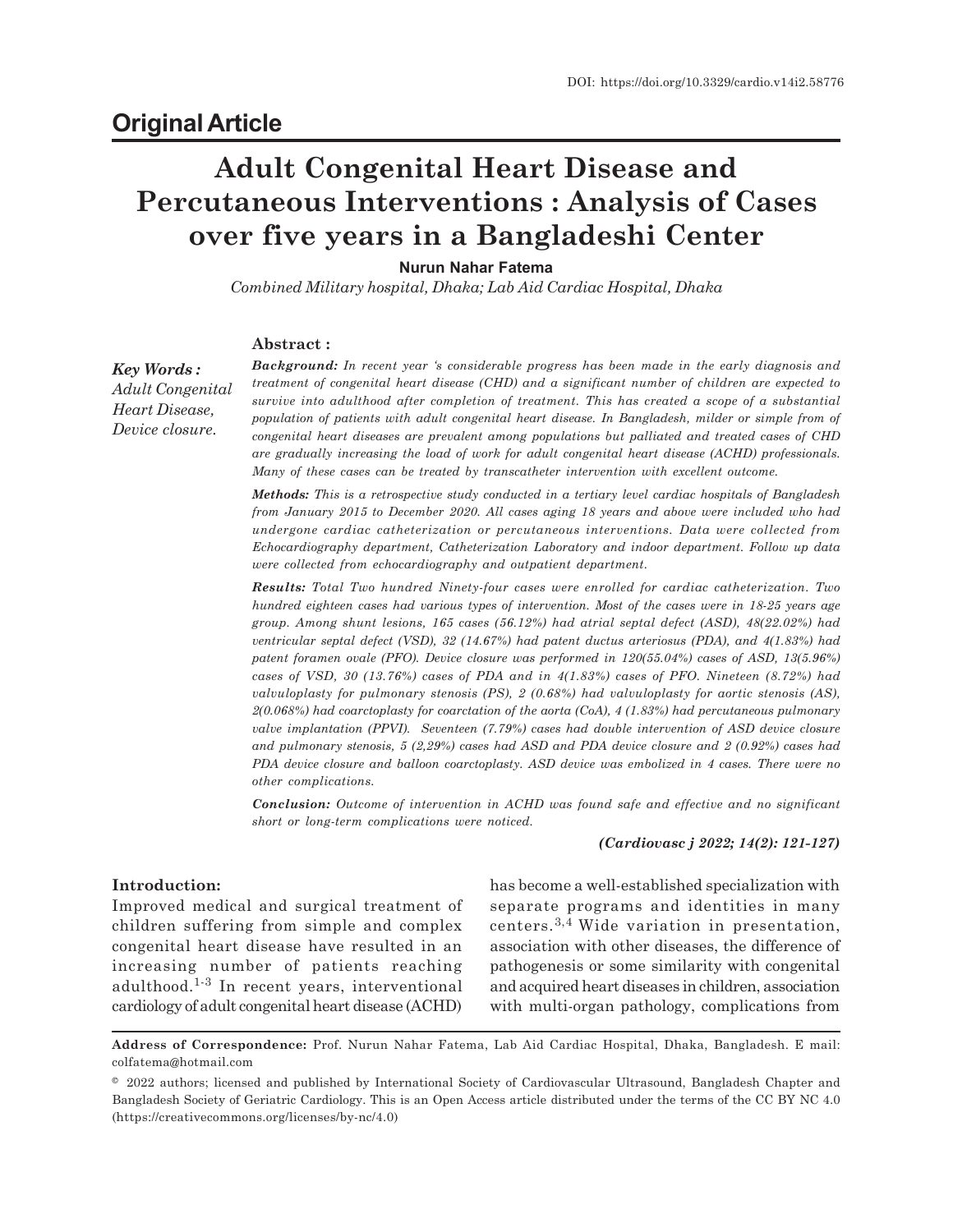untreated and treated diseases, issues of lifestyle, job, social activities contributes to situations atypical for standard adult or pediatric programs. Transcatheter interventions for congenital heart disease (CHD) have dramatically evolved in the last few decades to provide complete cure for diseases like ASD, VSD, PDA and some valvular diseases under ACHD program.<sup>5</sup>

Follow up of these cases and the shift of follow-up of children from the pediatric cardiologist to adult cardiologist once they enter to adult age pose problem both to patient and physicians as adult cardiologist are not trained in CHD and its consequence. So, follow-up of the treated and untreated case under a separate specialty is mandatory.

Many patients with these diseases remain untreated and incidentally diagnosed in adulthood when been treated other diseases. In this retrospective analysis, all such adult congenital heart disease cases who had undergone cardiac catheterization were analyzed in two cardiac hospitals of Bangladesh where ACHD program is available under supervision of pediatric cardiologist.

#### **Methods**

This is a retrospective study carried out in pediatric cardiology department of a tertiary level cardiac hospital (who take care of ACHD cases) from Jan 2015 to December 2020. Out of 294 cases of ACHD cases undergone cardiac catheterization, 218 cases had various types of percutaneous interventions. Selection criteria for various interventions were followed specifically. Thorough analysis of cases was done by echocardiography on the day before the procedure. Steps of the intervention and size of implants were determined and hard ware supply ensured. All patients had precatheterization evaluation thoroughly. Those having other comorbidities like diabetes or hypertension, renal failure, arrhythmia, were referred to respective specialists for any special precaution or advice. Adult cardiologists were involved if a coronary angiogram was required specially in cases over 50 years. Nonionic (Visipaque / iodixanol) contrast agent was used for patient with renal impairment. For diabetic cases, hypoglycemic agents were avoided while they were fasting and blood sugar was monitored frequently. All patients were discharged after 24 hours from post catheterization ward or coronary care unit (CCU). Echocardiography of all intervention cases were performed before discharge. Follow-up plan and antiplatelet drugs or anticoagulants were advised according to institutional protocol. Only two cases of ventricular septal rupture (VSR) following myocardial infarction were returned back to ICU in ventilator and one of them died from renal shutdown after seven days.

Only the secundum type of ASD with adequate rims were accepted for ASD device closure. Balloon sizing was performed in Cath Lab and inflation of balloon continued until stop flow was achieved.

For VSD device closure, perimembranous, subaortic and muscular types were accepted. Two post myocardial infarction ventricular septal rupture (VSR) in muscular septum were accepted for device closure. All PDA cases were accepted for device closure but two of them were postponed for Eisenmenger change. Valvular stenosis and coarctation cases were accepted as per standard guidelines of peak pressure gradient across stenosed area and ventricular dysfunction if any. Percutaneous pulmonary valve implantation (PPVI) cases were also accepted as per international protocol.

#### **Devices and implants used:**

ASD: Cera ASD occluder (Lifetech Scientific, Schenzen), Amplatzer septal occlude (St Jude Medical, MN, USA), Cookon septal occluder (Vascular innovation company Ltd. Nonthaburi, Thailand), Figulla flex (Occlutech, Switzerland).

 VSD: Amplatzer duct occluder II (ADO II Abbott vascular solution, USA), MF Konar (Lifetech Scientific, Schenzen), Cook detachable coil (Cook Medical, USA), Amplatzer Pm and muscular Devices (St Jude, M N, USA), Amplatzer duct occluder I (St Jude, MN, USA)

PDA: Amplatzer duct occlude (ADO, St Jude, MN, USA) MF Konar (Lifetech Scientific, Schenzen), Cook detachable coil (Cook Medical, USA) Amplatzer muscular Devices (St Jude, M N, USA), arterio venous plug (AVP) for coronary fistula.

Valvuloplasty: Tyshak balloons of various types, Z- Med Balloons, Atlas high pressure balloons, Blue maxhigh pressure balloons, Optiplast balloon, BIB balloons for stent dilatation.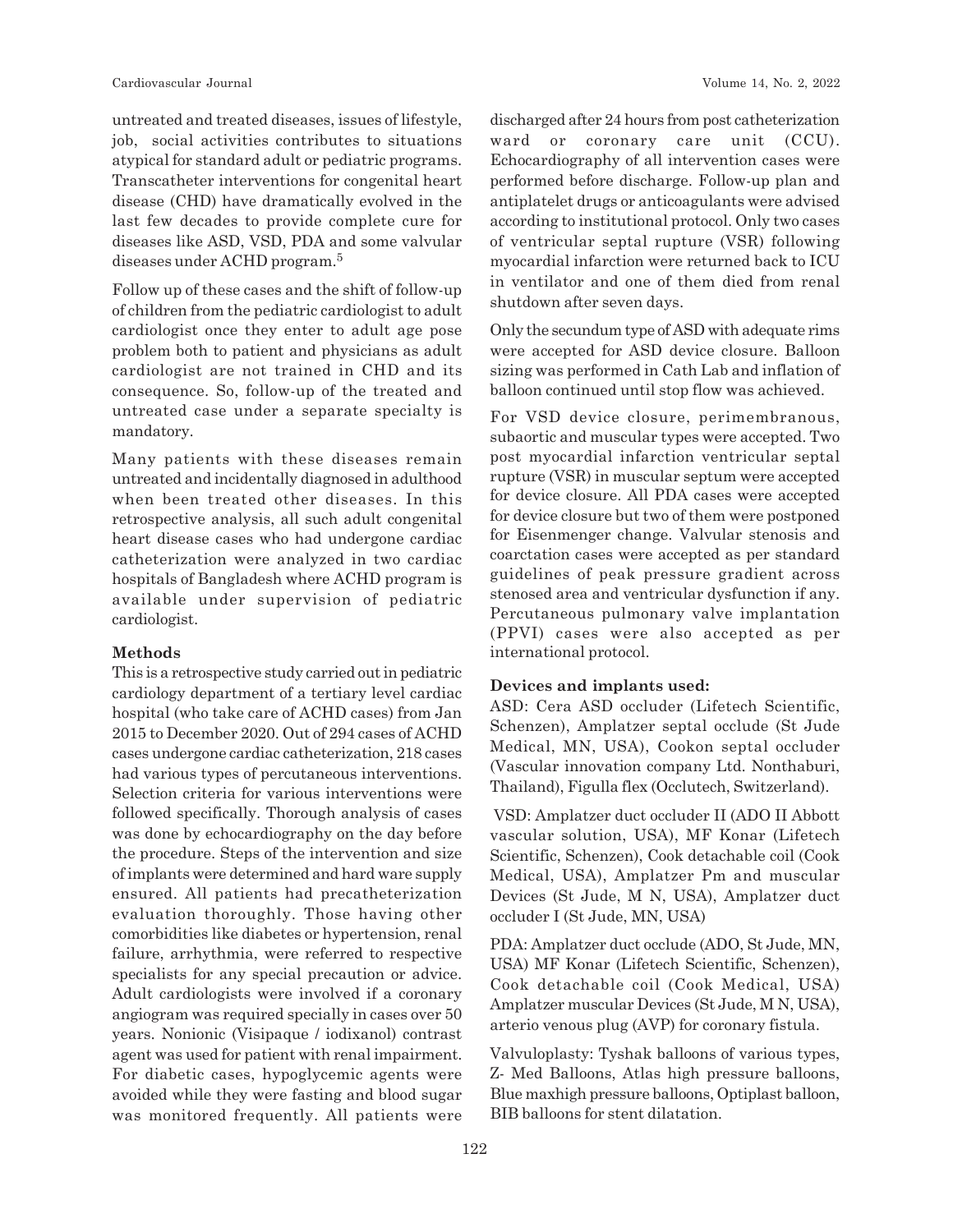Stents: Cheathum Platinum (CP)- NuMed (New York, USA), Andra<sup>R</sup> stent XL/XXL (Andramed, Germany), Advanta V12(Sweden)

Pulmonary Valve: MelodyTM with ensemble delivery system (18-22), Medtronic, USA.

Informed consent was taken from every patient as per Helsinki's declaration and permission of the ethical committee was taken from concerned hospital. Details were collected from the computerized database of the pediatric catheterization and echocardiography laboratory and were analyzed in MS Excel. Statistical analysis: Numerical & categorical data were expressed in numbers and frequencies, Because of single variant data, comparative tests were not done.

## **Results:**

Total two hundred and eighteen cases were accepted for percutaneous intervention and seventy-six cases were accepted for diagnostic cardiac catheterization (Fig-1)



Most of the patients were in the 18- 25 years age group least in more than 55 years age group male and female ratio was 1:2.18 (Table I)

Total 165 (100%) cases had Atrial Septal Defects (ASD), out of which 124 (75.15%) had device closure and 13 (7.87%) had trial of device closure but postponed for deficient rims. Four (2.42%) device was embolized after implantation and was referred to cardiac surgery department. Total 48 (100%) cases had Ventricular Septal Defects (VSD) out of which 17 (35,41%) had device trial and 13 (27.08%) were successful. Total 32 (100%) cases were accepted for PDA device closure but two (6.25%) postponed for Eisenmenger change (Fig II).

ASD device closure was the commonest intervention (55.04%) followed by PDA device closure (13.76%), balloon valvuloplasty for PS (8.72%), VSD device closure (5.96%), coarctation stenting (2.75%), percutaneous pulmonary valve implantation (1.83%) etc. (Table II)

 Table III showed the distribution of cases of cardiac catheterization. Thirty-two (42.10%) cases of ASD had diagnostic catheterization to check operability. Thirty-one (40.78%) cases of VSD and 2 (2.63%) cases of PDA had similar testing to check operability. TOF cases (6.57%) had catheterization to check right ventricular contractility, additional VSD's, coronary anomalies, major aortopulmonary collaterals (MAPCA), etc.

Table IV showed double intervention cases. Seventeen cases (7.8%) had ASD device closure and pulmonary valvuloplasty, 5 (2.29%) cases had ASD and PDA device closure and 2 (0.92%) cases had PDA device closure and balloon coarctoplasty.

Table V showed outcome of the cases. Out of 124 cases of ASD, 96.77% had successful closure. Air Fig 1: *Distribution of cases.* embolism was encountered in 6(4.84%) cases and

| Age in years | Total $(\%)$ |             | <b>Sex</b>  |        |  |
|--------------|--------------|-------------|-------------|--------|--|
|              |              | Male $(\%)$ | Female (%)  |        |  |
| 18-25        | 175(59.52)   | 55 (18.70)  | 120(40.81)  | 1:2.18 |  |
| 25-35        | 64 (21.76)   | 14 (4.76)   | 50(17.00)   | 1:3.57 |  |
| 35-45        | 30(10.20)    | 12(4.08)    | 18(6.12)    | 1:1.5  |  |
| $45 - 55$    | 16(5.44)     | 7(2.38)     | 9(3.06)     | 1:1.28 |  |
| >55          | 9(3.06)      | 3(1.02)     | 6(2.04)     | 1:2    |  |
| Total        | 294 (100)    | 91(30.96)   | 203 (69.04) | 1:2.23 |  |

**Table- I** *Age & sex distribution of patients (n=294).*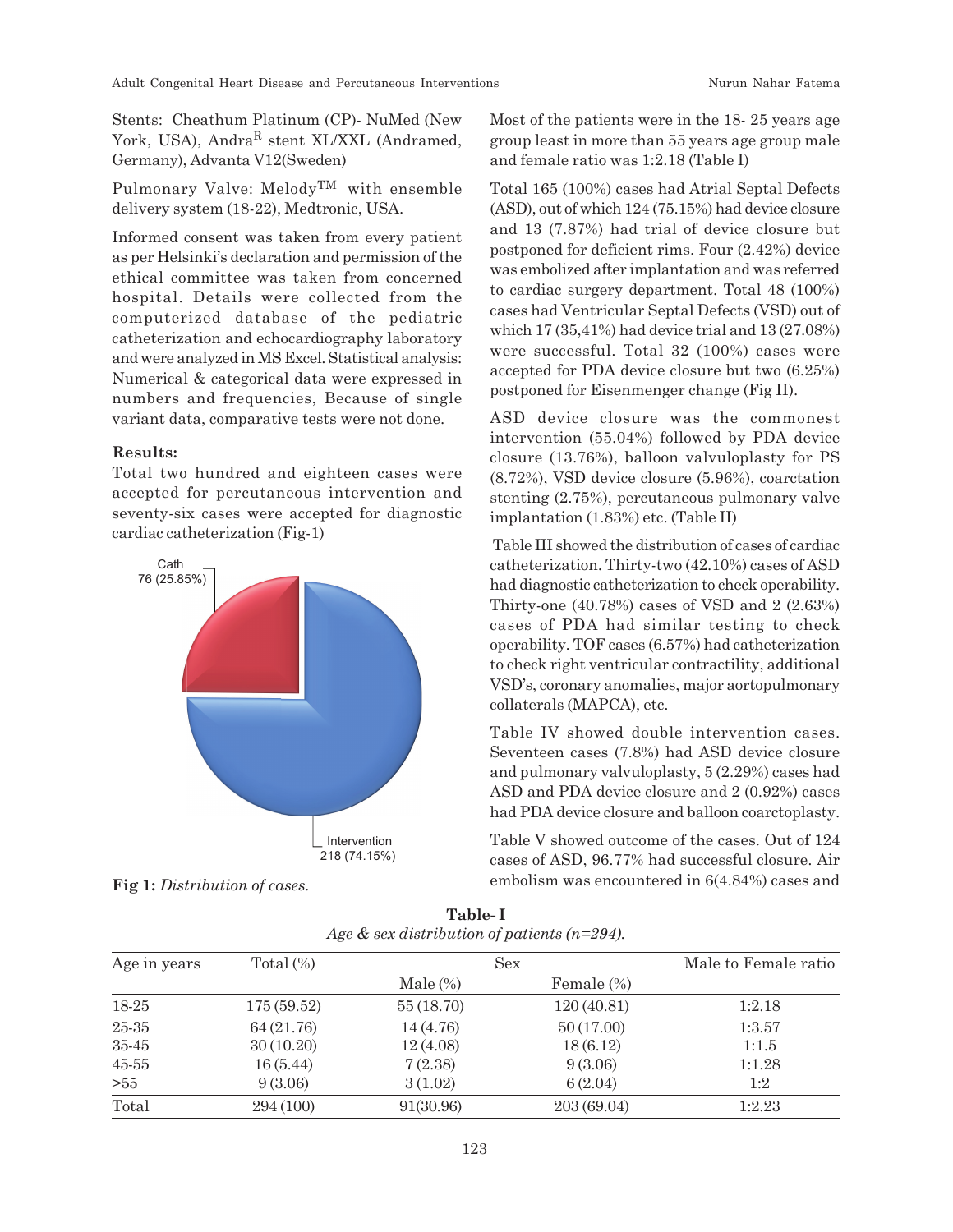

**Fig.-2:** *Distribution of shunt lesions*

|                                                                         | Table-II |  |  |
|-------------------------------------------------------------------------|----------|--|--|
| Types of lesions accepted for various types of intervention $(N=218)$ . |          |  |  |

| Types of Lesion & Procedure                             |                                 | Number /          | Postponed                    | Performed          |  |
|---------------------------------------------------------|---------------------------------|-------------------|------------------------------|--------------------|--|
|                                                         |                                 | Percentage $(\%)$ | after trial/<br>embolization | $successfully(\%)$ |  |
| Atrial Septal Defect (ASD)<br>Device closure            |                                 | 133 (61.00)       | 9/4                          | 120 (55.04)        |  |
| Patent Foramen Ovale (PFO)                              | Device closure                  | 4(1.83)           | Nil                          | 4(1.83)            |  |
| Ventricular Septal Defect (VSD)                         | Device closure                  | 17 (7.79)         | 4/0                          | 13 (5.96)          |  |
| Patent Ductus Arteriosus (PDA)                          | Device closure & coil occlusion | 30 (13.76)        | 0/0                          | 30 (13.76)         |  |
| Pulmonary Stenosis (PS)                                 | Balloon pulmonary valvuloplasty | 19 (8.72)         | Nil                          | 19 (8.72)          |  |
| PA, VSD S/P Repair with<br>Percutaneous Pulmonary Valve |                                 | 4(1.83)           | Nil                          | 4(1.83)            |  |
| Conduit s/p BT shunt                                    | Implantation (PPVI)             |                   |                              |                    |  |
| Aortic Stenosis (AS)                                    | Balloon aortic valvuloplasty    | 2(0.09)           | Nil                          | 2(0.09)            |  |
| Coarctation of Aorta                                    | Balloon coarctoplasty           | 2(0.09)           | Nil                          | 2(0.09)            |  |
| Coronary Cameral Fistula                                | Device closure (AVP)            | 1(0.45)           | Nil                          | 1(0.45)            |  |
| Coarctation of Aorta<br>Endovascular stenting           |                                 | 6(2.75)           | Nil                          | 6(2.75)            |  |

**Table-III** *Types of CHD who had diagnostic cardiac Catheterization (n=76).*

| Types of Lesions                | Number         | Percentage |
|---------------------------------|----------------|------------|
| Atrial Septal Defect (ASD)      | 32             | 42.10%     |
| Ventricular Septal Defect (VSD) | 31             | 40.78%     |
| Patent Ductus Arteriosus (PDA)  | $\overline{2}$ | 2.63%      |
| Tetralogy of Fallot (TOF)       | 5              | 6.57%      |
| <b>CTGA</b>                     | $\overline{2}$ | 2.63%      |
| Ebstein Anomaly                 | $\overline{2}$ | 2.63%      |
| PA VSD MAPCA                    | $\overline{2}$ | 2.63%      |

**Table-IV**

| Double Intervention in single setting $(n=218)$ . |  |  |
|---------------------------------------------------|--|--|
|---------------------------------------------------|--|--|

| Disease                                                                  | Intervention                           | No (%)   |
|--------------------------------------------------------------------------|----------------------------------------|----------|
| Atrial septal defect and Pulmonary stenosis                              | Device closure + Balloon valvuloplasty | 17(7.80) |
| Atrial septal defect and Patent ductus arteriosus Device closure of both |                                        | 5(2.29)  |
| Patent ductus arteriosus + Coarctation of aorta                          | Device closure + coarctoplasty         | 2(0.92)  |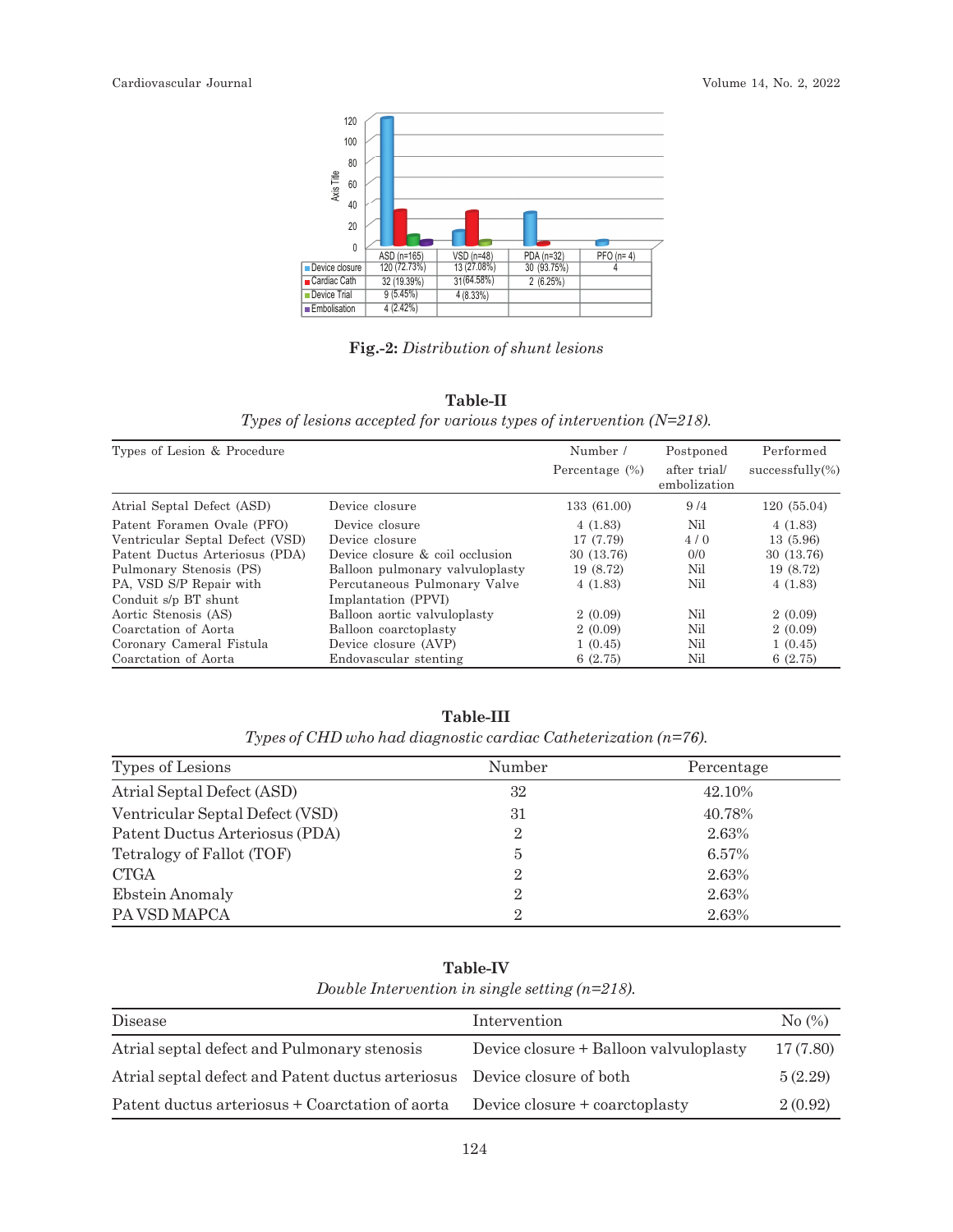Adult Congenital Heart Disease and Percutaneous Interventions Nurun Nahar Fatema

| Disease<br>end result        | Successful<br>of implant | Embolisation<br>defect      | Residual<br>embolism |     | Air Arrhythmia Death Haemolysis |     |     | Late<br>complication |
|------------------------------|--------------------------|-----------------------------|----------------------|-----|---------------------------------|-----|-----|----------------------|
|                              |                          |                             |                      |     |                                 |     |     |                      |
| ASD device closure           | 120 (55.04%)             | 4                           | Nil                  | 6   | 4                               | Nil | Nil | Nil                  |
| PFO device closure           | $4(1.83\%)$              | $\Omega$                    | Nil                  | Nil | Nil                             | Nil | Nil | Nil                  |
| VSD device closure           | 13 (5.96%)               | $\overline{0}$              | Nil                  | Nil |                                 | Nil | Nil | Nil                  |
| PDA device closure           | 30 (13.76%)              | $\overline{0}$              | Nil                  | Nil | Nil                             | Nil | Nil | Nil                  |
| Balloon pulmonary            | 14 (6.42%)               | $\overline{0}$              | 3                    | Nil | Nil                             | Nil | Nil | Nil                  |
| valvuloplasty                |                          |                             |                      |     |                                 |     |     |                      |
| <b>PPVI</b>                  | $4(1.83\%)$              | $\Omega$                    | Nil                  | Nil | Nil                             | Nil | Nil | Nil                  |
| Balloon aortic valvuloplasty | $2(0.91\%)$              | $\Omega$                    |                      | Nil | Nil                             | Nil | Nil | Nil                  |
| Balloon coarctoplasty        | $2(0.91\%)$              | $\Omega$                    | Nil                  | Nil | Nil                             | Nil | Nil | Nil                  |
| Coronary cameral fistula     | $1(0.45\%)$              | $\theta$                    | Nil                  | Nil | Nil                             | Nil | Nil | Nil                  |
| Endovascular stenting        | 6                        | 1 (managed<br>successfully) | Nil                  | Nil | Nil                             | Nil | Nil | Nil                  |

| <b>Table-V</b>                       |
|--------------------------------------|
| Outcome of Intervention ( $N=218$ ). |

Abbreviation: ASD: Atrial Septal Defect, VSD: Ventricular septal defect, PDA: Patent ductus arteriosus, TOF: Tetralogy of Fallot, PS: Pulmonary Stenosis, CoA: Coarctation of aorta, AS: Aortic Stenosis, PFO: Patent foramen ovale, PPVI: Percutaneous Pulmonary Valve Implantation, BAV: Balloon aortic valvuloplasty

the device was embolized in 4(3.22%) cases. In other interventions, no embolization or side effects were noticed. In one case of coarctation stenting, the stent was displaced but later repositioned immediately. One post myocardial infarction VSR case died from renal failure after seven days of procedure.

#### **Discussion:**

The population of adults with congenital heart disease is expanding rapidly with improved medical and surgical therapies for children.<sup>6-8</sup> At the same time, the field of interventional cardiology has experienced tremendous growth from innovations of new technologies, devices, inclusion of indications for much more diseases as well as an excellent short and intermediate term outcome seen in many studies.<sup>9</sup> In the United States (USA), currently more patients with congenital heart diseases are over the age 20 years than under that age. The population of adult CHD is growing at a rate of 5% per year with 1 to 1.3 million people with CHD entering in adult age.<sup>10</sup>

In Bangladesh, ACHD load is increasing and the detection rate of ACHD has also been increased because of the easy availability of echocardiography facilities in peripheral hospitals and remote areas. Many patients are detected during health checks up for entrance examination in military forces, medical colleges, and many detected during preanesthesia check-up for other surgeries. Significant number of female patients are defected during antenatal check-up for unusual dyspnea.

In this study, simple form of heart diseases was predominant then complex diseases, so number of complex cases undergone cardiac catheterization were much less then intervention for shunt lesions and valvular or vessel stenosis. Scenario is different in studies of developed countries where complex cases are more.<sup>6</sup> The age of most of the cases is in the range of 18-25 years which correlates with other study.<sup>11,12</sup> The commonest defect seen in adults are ASD, AS, Coarctation, PS, Ebstein anomaly, TOF, Corrected transposition of great arteries (C-TGA), Pulmonary atresia (PA VSD, MAPCA) Double outlet right ventricle (DORV) ASD primum, single ventricle (SV), and post-operative cases like Fontan, Bidirectional Glenn shunt, Senning, Rastelli, arterial switch etc.<sup>13</sup>

Common lesions amenable to percutaneous interventions are ASD, VSD, PDA, AS, PS, CoA, etc. Valvular & structural interventions are also possible like percutaneous pulmonary valve implantation (PPVI), Patent foramen ovale closure (PFO) closure, Transcatheter aortic valve implantation (TAVI), Left atrial appendage (LAA) closure etc. In TOF cases some interventions are possible for LV, RV dysfunction. One study published in 2020 showed ASD device closure as the most frequently performed procedure Bangladesh.<sup>11</sup>

The procedure of interventions e.g., device closure and balloon valvuloplasty was the same as like pediatric age group.14-17 ASD, VSD, PDA device closure, and balloon valvuloplasty for aortic and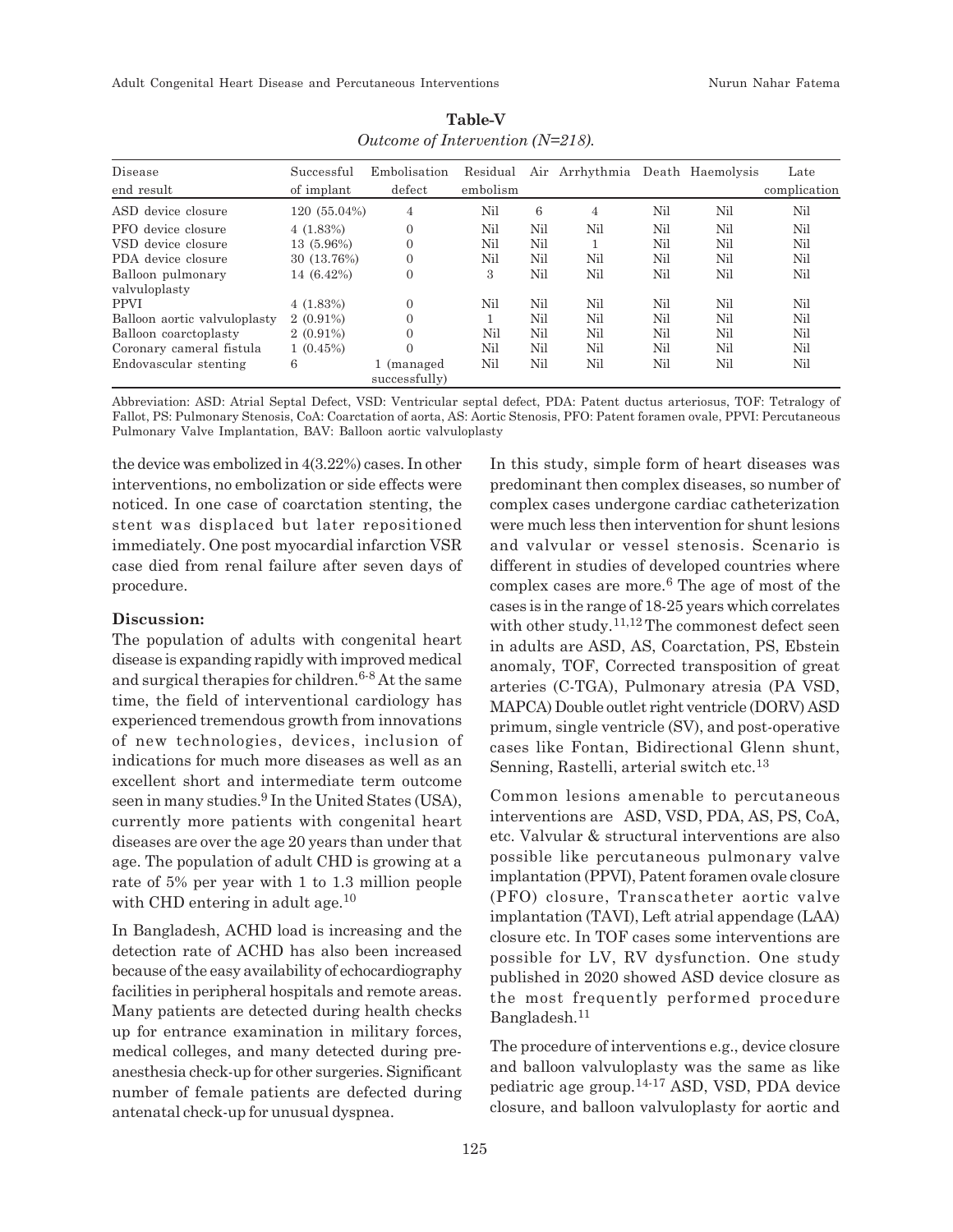pulmonary valve and balloon angioplasty for coarctation of aorta were performed after proper preoperative evaluation. In some cases, coronary angiography was performed if age is 50 years or more or coronary involvement is suspected. In PDA cases adults had difficulty in entering the aorta because of twisting of PDA. Some of the cases were performed by snare assisted technique where Terumo wire was snared and pulled to aorta from pulmonary artery and then exchanged later with delivery system. Transthoracic echo guide was taken along with fluoroscopy guide for all cases. In two cases Transoesophageal echo guide was taken for the poor window.<sup>14</sup>

 PPVI is performed routinely in Bangladesh but because of expensive hardware number is limited.18 In this cohort, PPVI was performed in four post-operative cases of pulmonary atresia VSD who had BT shunt in infancy followed by total repair with RV to PA conduit. All patient developed conduit dysfunction and Melody valve and ensemble of 20mm was implanted successfully. PFO device closure was performed in 4 cases who reported with migraine and aura or with history of stroke. Coarctation stenting was performed in 6 cases. Two of them had Turner's syndrome. As weight was more than 15 kg in all cases, Advanta  $V_{12}$ , CP stents were used for them with various lengths. Some of the cases had double lesion amenable to intervention (Table IV) and both lesions were treated successfully. Outcome of the interventions are similar to studies conducted in children and in ACHD cases. 11-20

There was no mortality related to intervention. One patient of device closure of VSR died from renal failure after 7 days. Air embolism, arrhythmia was managed immediately. In one case of coarctation stenting, stent was displaced above the lesion during dilatation, later it was repositioned. No complications were observed in follow up period.

#### **Conclusion:**

Adult congenital heart disease services should be delivered properly through separate care system. It is important to understand the congenital heart disease in adulthood along with consideration to all other comorbidities like coronary artery diseases, heart failure etc. In developing country like us ACHD falls through the crack of medical system and are under diagnosed. But it is important to believe that almost all forms of ACHD can be treated by intervention or surgery. Results of interventions are excellent and ACHD population can live a normal life under care of follow up service through ACHD clinic.

# **Conflict of Interest - None.**

#### **References:**

- 1. Warnes C, Liberthson R, Danielson G et al. Task Force 1: the changing profile of congenital heart disease in adult life. *J Am Coll Cardiol*. 2001; 37(5): 1170-1175. doi:10.1016/s0735-1097(01)01272-4
- 2. Mackie AS, Pilote L, Ionescu-Ittu R, Rahme E, Marelli AJ. Health care resource utilization in adults with congenital heart disease. *Am J Cardiol*. 2007;99(6):839- 843. doi:10.1016/j.amjcard.2006.10.054
- 3. Inglessis I, Landzberg M. Interventional Catheterization in Adult Congenital Heart Disease. *Circulation*. 2007;115(12):1622-1633. doi:10.1161/circulationaha. 105.592428
- 4. Garekar S, Paules M, Reddy S et al. Is it safe to perform cardiac catheterizations on adults with congenital heart disease in a pediatric catheterization laboratory?. *Catheterization and Cardiovascular Interventions.* 2005; 66(3):414-419. doi:10.1002/ccd.20537
- 5. Fraisse A, Chessa M. Catheter interventions for Adult Congenital Heart Disease. *Eur Heart J*. 2019;40(3):231- 233. doi:10.1093/eurheartj/ehy829
- 6. Verheugt C, Uiterwaal C, van der Velde E et al. Mortality in adult congenital heart disease. *Eur Heart J*. 2010;31(10):1220-1229. doi:10.1093/eurheartj/ehq032
- 7. Warnes C, Liberthson R, Danielson G et al. Task Force 1: the changing profile of congenital heart disease in adult life. *J Am Coll Cardiol*. 2001;37(5):1170-1175. doi:10.1016/s0735-1097(01)01272-4
- 8. Mackie AS, Pilote L, Ionescu-Ittu R, Rahme E, Marelli AJ. Health care resource utilization in adults with congenital heart disease. *Am J Cardiol*. 2007;99(6):839- 843. doi:10.1016/j.amjcard.2006.10.054
- 9. Landzberg M, Murphy D, Davidson W et al. Task Force 4: organization of delivery systems for adults with congenital heart disease. *J Am Coll Cardiol*. 2001;37(5):1187-1193. doi:10.1016/s0735-1097(01)01275 x
- 10. Moodie D. Adult congenital heart disease: past, present, and future. *Tex Heart Inst J*. 2011;38(6):705-706.
- 11. Fatema N. Pattern of Congenital Heart Diseases and Treatment Options in a Bangladeshi Centre: Analysis of 6914 cases from Non-invasive Cardiac